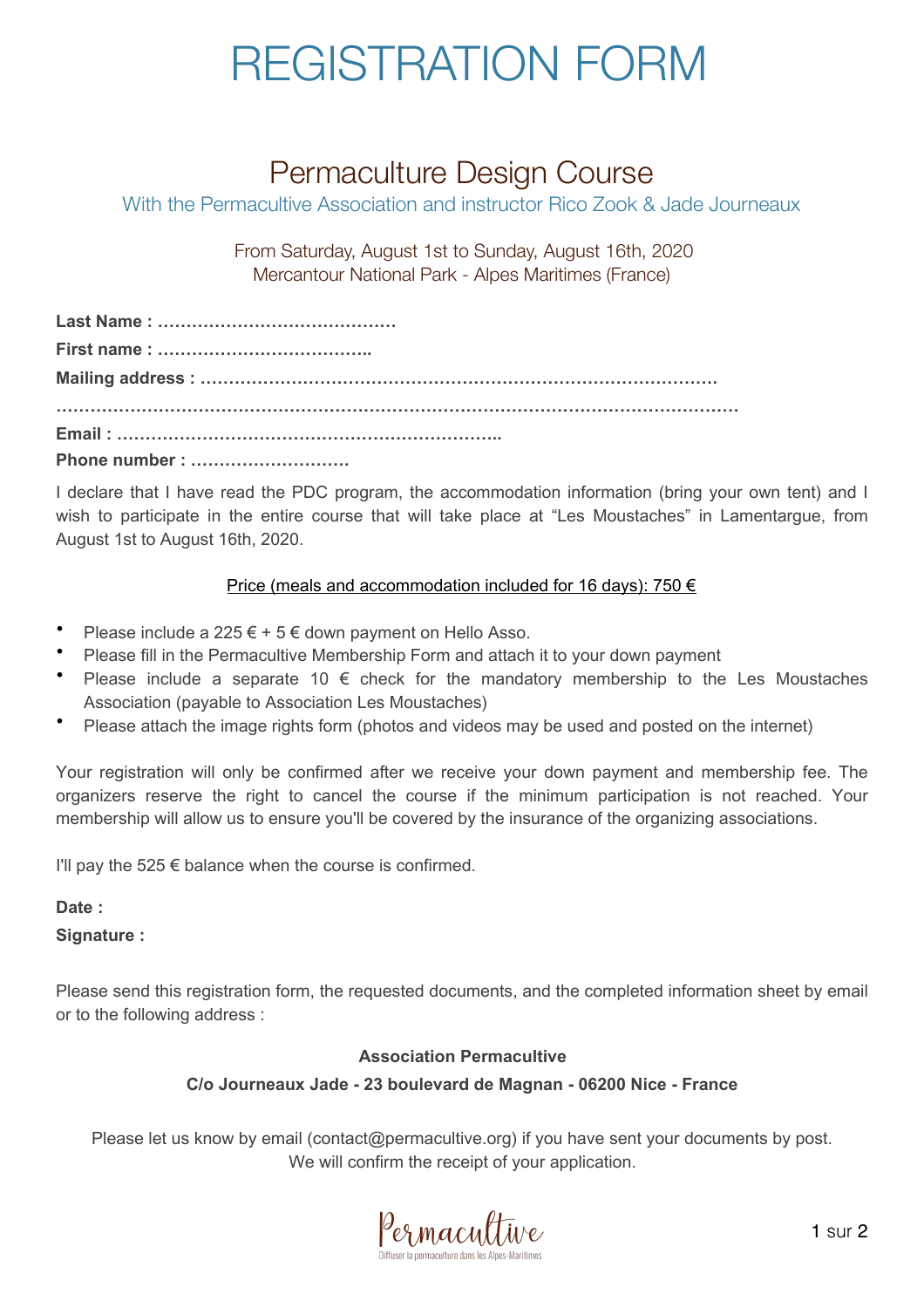# INFORMATION SHEET

This information is for internal use only

The PDC program will take place at a remote site, several kilometers from the nearest village (Tende, about 50 minutes by car). Therefore it is important to get prepared and make sure risk will be minimised throughout the course. Please answer the following questions :

|                                                                                       | First Name:                                                                                              |  |  |  |  |  |  |
|---------------------------------------------------------------------------------------|----------------------------------------------------------------------------------------------------------|--|--|--|--|--|--|
|                                                                                       | Phone number :                                                                                           |  |  |  |  |  |  |
| Emergency contact person (Last Name, First Name, Phone number) :                      |                                                                                                          |  |  |  |  |  |  |
|                                                                                       |                                                                                                          |  |  |  |  |  |  |
| Do you have any allergies, or specific health conditions ? If so, please specify :    |                                                                                                          |  |  |  |  |  |  |
| snakes) and ticks. It is recommended that you keep your vaccinations up to date.      | There is a strong honeybee population at the location (there are hives), possibly snakes (vipers, grass- |  |  |  |  |  |  |
| Ø<br>vegan, other) ?                                                                  | Do you have special diet requirements that we need to consider in our menus (vegetarian,                 |  |  |  |  |  |  |
|                                                                                       | A Have you ever attended a training or introduction course to permaculture or do you have any            |  |  |  |  |  |  |
| experience in this field (wwoofing, etc.)?                                            |                                                                                                          |  |  |  |  |  |  |
| <b>⊘</b> Do you have a specific project that you would like us to be aware of ?       |                                                                                                          |  |  |  |  |  |  |
|                                                                                       |                                                                                                          |  |  |  |  |  |  |
| Is there any other information you would like to share with the organizing team?<br>D |                                                                                                          |  |  |  |  |  |  |
|                                                                                       |                                                                                                          |  |  |  |  |  |  |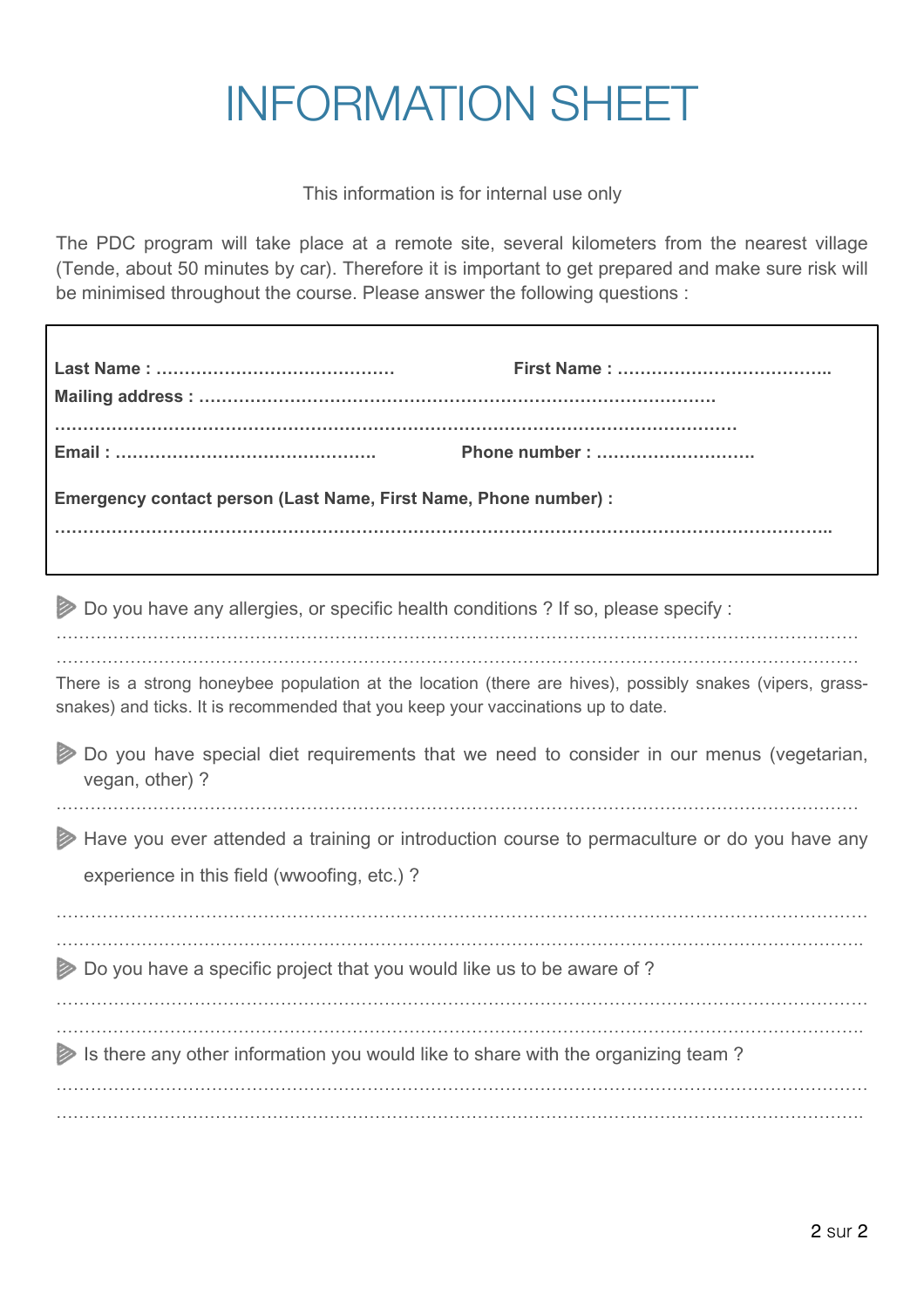

Membership Form - 2020

Your membership will help to support the Permacultive Association, which aims to disseminate, enhance, convey and teach the ethics, principles and methods of permaculture in the Alpes-Maritimes.

| Zip code : _________________ |  |  |
|------------------------------|--|--|
|                              |  |  |
|                              |  |  |

Membership fee is 5 euros. It is valid from the membership date to January the 31 of 2020.

- $\Box$  I declare that I have read the association's purpose and bylaws
- $\Box$  I have paid my 5 euro annual membership fee by check cash (circle the right answer)
- I would like to make an additional donation of …………€ to Permacultive to support its initiatives.
- Please keep me informed of Permacultive's initiatives by email.

The information collected for memberships and donation is required for administrative purposes. It will be logged on computer and is intended for the organization's office use.

In accordance with the French Data Protection and Freedom of Information Law (*Loi Informatique et Liberté*) of January 6, 1978, modified in 2004, you enjoy right of access, rectification or objection to the collected nominative data concerning you*.* If you would like to exercise this right and obtain access to information that concerns you, please

write to contact@permacultive.org

| Location: |  |  |  |
|-----------|--|--|--|
| Date:     |  |  |  |

Signature of the President of the association or his representative :

Signature of member :